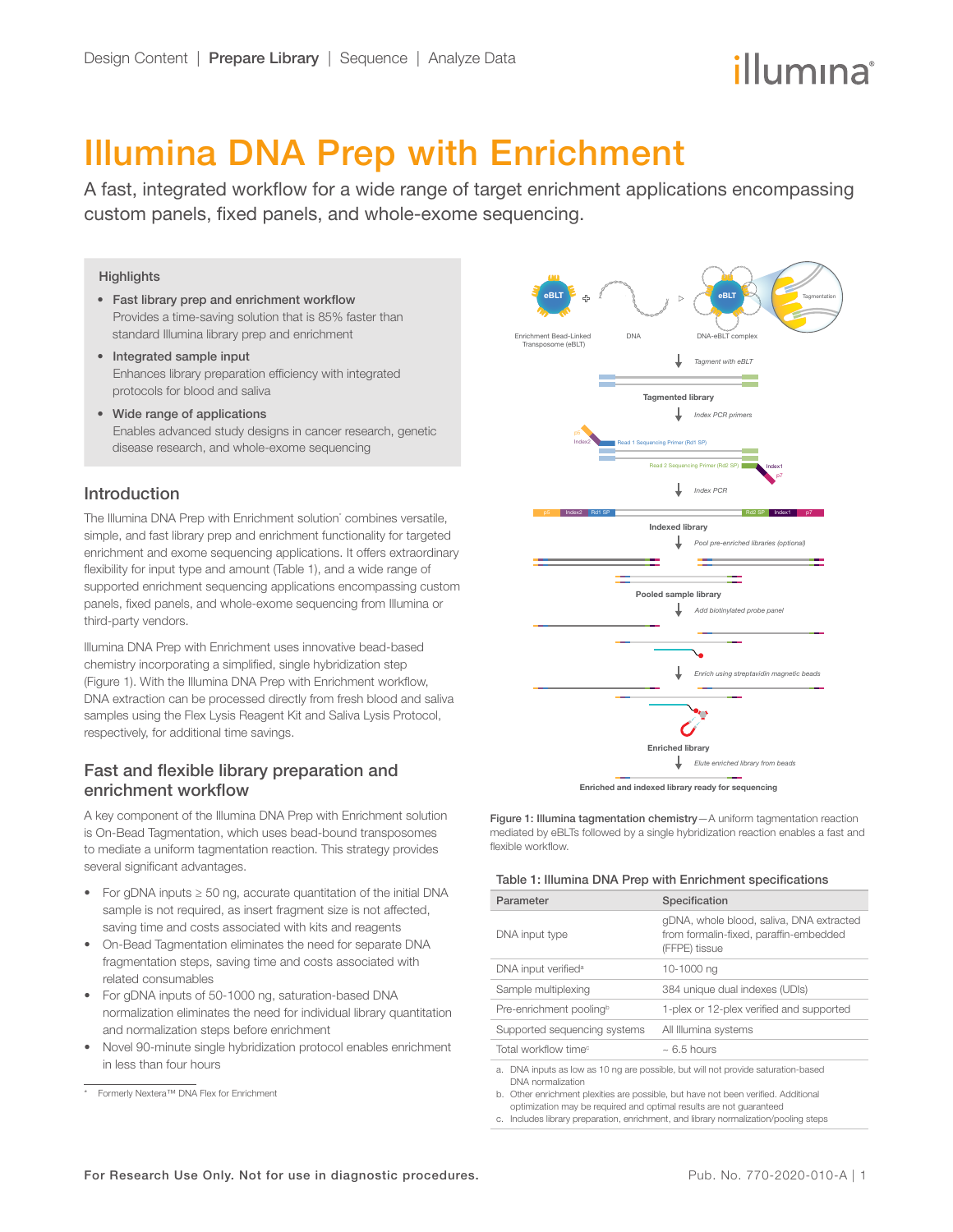#### Illumina DNA Prep for Enrichment (Illumina exome or custom)

 $2$  kg  $6.5<sub>hr</sub>$ 



#### Z Hands-on time Total workflow time

Figure 2: Illumina DNA Prep with Enrichment delivers the fastest Illumina enrichment workflow–Workflow times are based on processing 12 samples at 12-plex enrichment. Times may vary depending on equipment used, number of samples processed, automation procedures, or user experience.

#### Table 2: Comparison of Illumina enrichment workflows

|                                                     | Illumina DNA Prep<br>with Enrichment | <b>TruSeg DNA Exome</b>               | Nextera DNA Exome                     | Nextera Rapid Capture<br><b>Custom Enrichment</b> |
|-----------------------------------------------------|--------------------------------------|---------------------------------------|---------------------------------------|---------------------------------------------------|
|                                                     |                                      |                                       |                                       |                                                   |
| Integrated DNA option <sup>a</sup>                  |                                      | -                                     |                                       |                                                   |
| Flexible, broad DNA input range                     |                                      | $\overline{\phantom{a}}$              | -                                     |                                                   |
| Library normalization included <sup>b</sup>         |                                      | -                                     |                                       |                                                   |
| FFPE compatible                                     |                                      | ٨J                                    | $\overline{\phantom{a}}$              | $\overline{\phantom{a}}$                          |
| DNA input                                           | 10-1000 ng                           | 100 <sub>ng</sub>                     | 50 ng                                 | 50 ng                                             |
| Total library prep and enrichment time <sup>c</sup> | $\sim 6.5$ hrs                       | 2.5 days                              | 2 days                                | $1.5$ days                                        |
| Insert size <sup>d</sup>                            | 150-220 bp                           | 150 <sub>bp</sub>                     | 150-220 bp                            | 230 bp                                            |
| Sample index sets                                   | 384 unique dual indexes              | 24 single indexes,<br>96 dual indexes | 24 single indexes,<br>96 dual indexes | 24 single indexes,<br>96 dual indexes             |

a. Integrated lysis protocols available for blood and saliva

b. Library normalization occurs with ≥ 50 ng gDNA input

<span id="page-1-0"></span>c. Total library prep and enrichment time includes library preparation, library normalization/pooling, and enrichment

d. Degraded FFPE DNA may result in smaller insert sizes

#### Fastest Illumina enrichment workflow

The Illumina DNA Prep with Enrichment solution supports liquidhandling systems for library prep automation and produces a workflow with the lowest number of steps and the fastest total workflow time in the Illumina enrichment portfolio (Figure 2, Table 2).

#### Integrated DNA Input

DNA extraction can be processed directly from whole blood or saliva samples. The optional Flex Lysis Reagent Kit, optimized and validated for using whole blood samples and Illumina DNA Prep with Enrichment, is integrated into the workflow for maximum efficiency. The lysis protocols feature bead-based reagents and require less than 30 minutes of hands-on time.

# Optimized performance across Illumina sequencing systems

The robust and straightforward Illumina DNA Prep with Enrichment solution yields reliable results across all Illumina sequencing systems by providing > 90% on-target reads, > 95% uniformity, and a low PCR duplicate rate (Table 3). Illumina DNA Prep with Enrichment is compatible with various Illumina enrichment panels and is optimized for use on low-, mid-, and high-throughput systems (Figure 3, Table 4).



Figure 3: Optimized performance across Illumina sequencing systems— The Illumina DNA Prep with Enrichment solution is compatible with all Illumina sequencing systems, including the high-throughput, production-scale systems shown here. Not shown: iSeq™ 100, MiniSeq™, and MiSeq™ Systems.

# Accurate data

Illumina DNA Prep with Enrichment produces highly uniform and consistent insert sizes across a wide DNA input range, delivering uniform and consistent library yields.<sup>[1](#page-3-0)</sup> It also provides high coverage uniformity and padded read enrichment for custom, fixed, and exome panels (Figure 4). Illumina DNA Prep with Enrichment enables accurate single nucleotide variant (SNV) (Figure 5, Table 3) and insertion/ deletion (indel) recall and precision, as compared to other Illumina enrichment solutions.

2 | Pub. No. 770-2020-010-A For Research Use Only. Not for use in diagnostic procedures.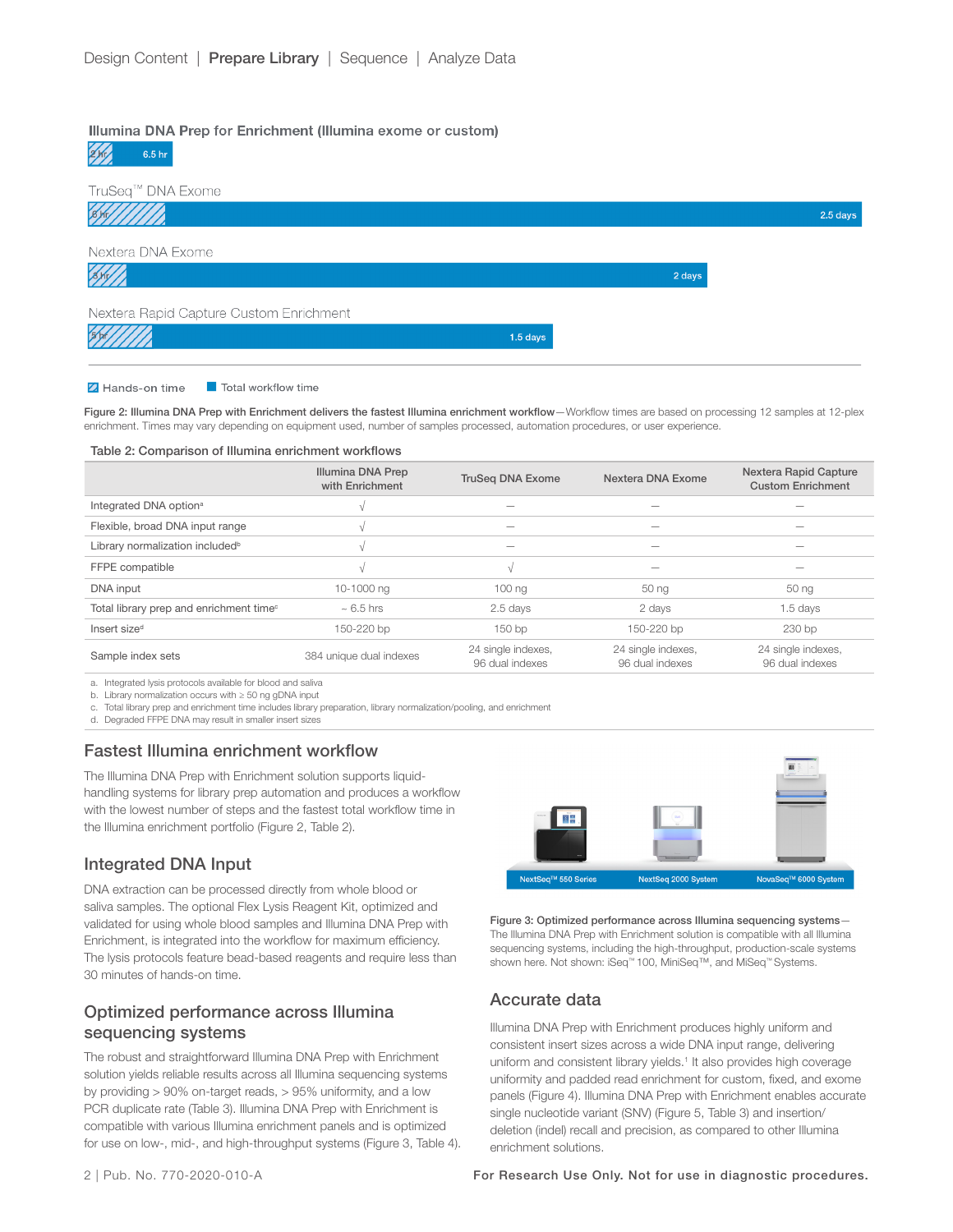| Parameter <sup>b</sup>                                   | Illumina DNA Prep<br>with Enrichment | Illumina DNA Prep<br>with Enrichment | Illumina DNA Prep<br>with Enrichment | <b>TruSeg DNA Exome</b> | Nextera DNA Exome    |  |
|----------------------------------------------------------|--------------------------------------|--------------------------------------|--------------------------------------|-------------------------|----------------------|--|
| Panel                                                    | Illumina Exome Panel                 | Exome Panel X                        | Exome Panel Y                        | Illumina Exome Panel    | Illumina Exome Panel |  |
| Panel size                                               | 45 Mb                                | 39 Mb                                | 33 Mb                                |                         | 45 Mb                |  |
| Probe size                                               | 80 bp                                | 120 <sub>bp</sub>                    | 120bp                                | 80 bp                   | 80 bp                |  |
| Padded read enrichment<br>$($ on-target $)$ <sup>c</sup> | 85%                                  | 91%                                  | 91%                                  | 85%                     | 75%                  |  |
| Fragment length median                                   | $\sim$ 200 bp                        | $\sim$ 200 bp                        | $\sim$ 200 bp                        | $\sim$ 150 bp           | $\sim 200$ bp        |  |
| Coverage at 20x                                          | 93%                                  | 96%                                  | 97%                                  | 90%                     | 85%                  |  |
| Uniformity of coverage <sup>c</sup>                      | 95%                                  | 97%                                  | 98%                                  | 85%                     | 85%                  |  |
| Read depth per sample                                    | 30M PF clusters                      | 25M PF clusters                      | 20M PF clusters                      | 40M PF clusters         | 40M PF clusters      |  |
| SNV precision                                            | 99%                                  | 99%                                  | 99%                                  | 99%                     | 99%                  |  |
| SNV recall                                               | 94%                                  | 94%                                  | 95%                                  | 89%                     | 91%                  |  |
|                                                          |                                      |                                      |                                      |                         |                      |  |

<span id="page-2-0"></span>a. Data represents example comparison data. Actual performance specifications may vary depending on read depth and sample type.

<span id="page-2-1"></span>b. The analysis was run on 48 samples (all NA12878 Coriell samples) per condition. Data analysis was performed using the Enrichment BaseSpace™ App.

<span id="page-2-2"></span>c. See the BaseSpace App User Guide<sup>2</sup> for additional details.

#### Table 4: Sample throughput per flow cell with Illumina DNA Prep with Enrichment

|                                  | iSeq 100<br>System |                                                        | MiniSeq<br>System |                     | <b>MiSeq System</b>              |                |                | NextSeq<br>550 Series |  |
|----------------------------------|--------------------|--------------------------------------------------------|-------------------|---------------------|----------------------------------|----------------|----------------|-----------------------|--|
| Panel                            |                    | <b>Mid</b>                                             | High              | v <sub>2</sub>      | v <sub>2</sub><br>Nano/<br>Micro | v3             | Mid            | High                  |  |
| Fixed panels                     |                    |                                                        |                   |                     |                                  |                |                |                       |  |
| TruSight™<br>One                 | <b>NR</b>          | <b>NR</b>                                              | $\overline{2}$    | 1                   | 0/0                              | 3              | 12             | 36                    |  |
| TruSight<br>One<br>Expanded      | <b>NR</b>          | <b>NR</b>                                              | $\mathbf{1}$      | $\circ$             | O/O                              | 1              | 7              | 24                    |  |
| TruSight<br>Cancer               | $\overline{4}$     | 8                                                      | 24                | 12                  | 1/4                              | 24             | 96             | 384                   |  |
| TruSight<br>Hereditary<br>Cancer | 4                  | 8                                                      | 24                | 12                  | 1/4                              | 24             | 96             | 384                   |  |
| TruSight<br>Cardio               | 4                  | 8                                                      | 24                | 12                  | 1/4                              | 24             | 96             | 384                   |  |
| <b>Custom Panels</b>             |                    |                                                        |                   |                     |                                  |                |                |                       |  |
| 2000 probes                      | 8                  | 16                                                     | 50                | 30                  | 2/8                              | 50             | 260            | 384                   |  |
| 5000 probes                      | $\overline{2}$     | 4                                                      | 12                | 8                   | 1/2                              | 12             | 65             | 200                   |  |
| 10,000<br>probes                 | 1                  | $\overline{2}$                                         | 6                 | $\overline{4}$      | 0/1                              | 6              | 33             | 100                   |  |
| Panel                            |                    | NextSeq 550<br>NextSeq 2000<br><b>Series</b><br>System |                   | NovaSeq 6000 System |                                  |                |                |                       |  |
|                                  | Mid                | High                                                   | P <sub>2</sub>    | P <sub>3</sub>      | <b>SP</b>                        | S <sub>1</sub> | S <sub>2</sub> | S <sub>4</sub>        |  |
| Illumina<br>Exome                | 5                  | 16                                                     | 16                | 40                  | 64                               | 128            | 164            | 384                   |  |
| Exome<br>Panel X                 | 5                  | 16                                                     | 16                | 40                  | 64                               | 128            | 164            | 384                   |  |
| Exome<br>Panel Y                 | 6                  | 20                                                     | 20                | 50                  | 80                               | 160            | 205            | 384                   |  |



Custom panels Fixed panels Exome Panels

Figure 4: High coverage uniformity and padded read enrichment-Illumina DNA Prep with Enrichment provides high coverage uniformity and on-target padded read enrichment for custom, fixed, and exome panels.

# DNA enrichment for a broad range of applications

By combining exceptional enrichment performance and the proven accuracy of Illumina sequencing by synthesis (SBS) chemistry, the Illumina DNA Prep with Enrichment solution supports both fixed and custom panels of varying sizes, including those designed for whole-exome sequencing, for advanced study designs in a variety of areas (Figure 6). Furthermore, Illumina DNA Prep with Enrichment is compatible with Illumina and third-party enrichment probes/panels, enabling content portability for increased flexibility.

 $Mid = mid output$ ,  $High = high output$ ;  $NR = not recommended$ ,  $RR = rapid-run mode$ ,

HO = high-output mode (v4)